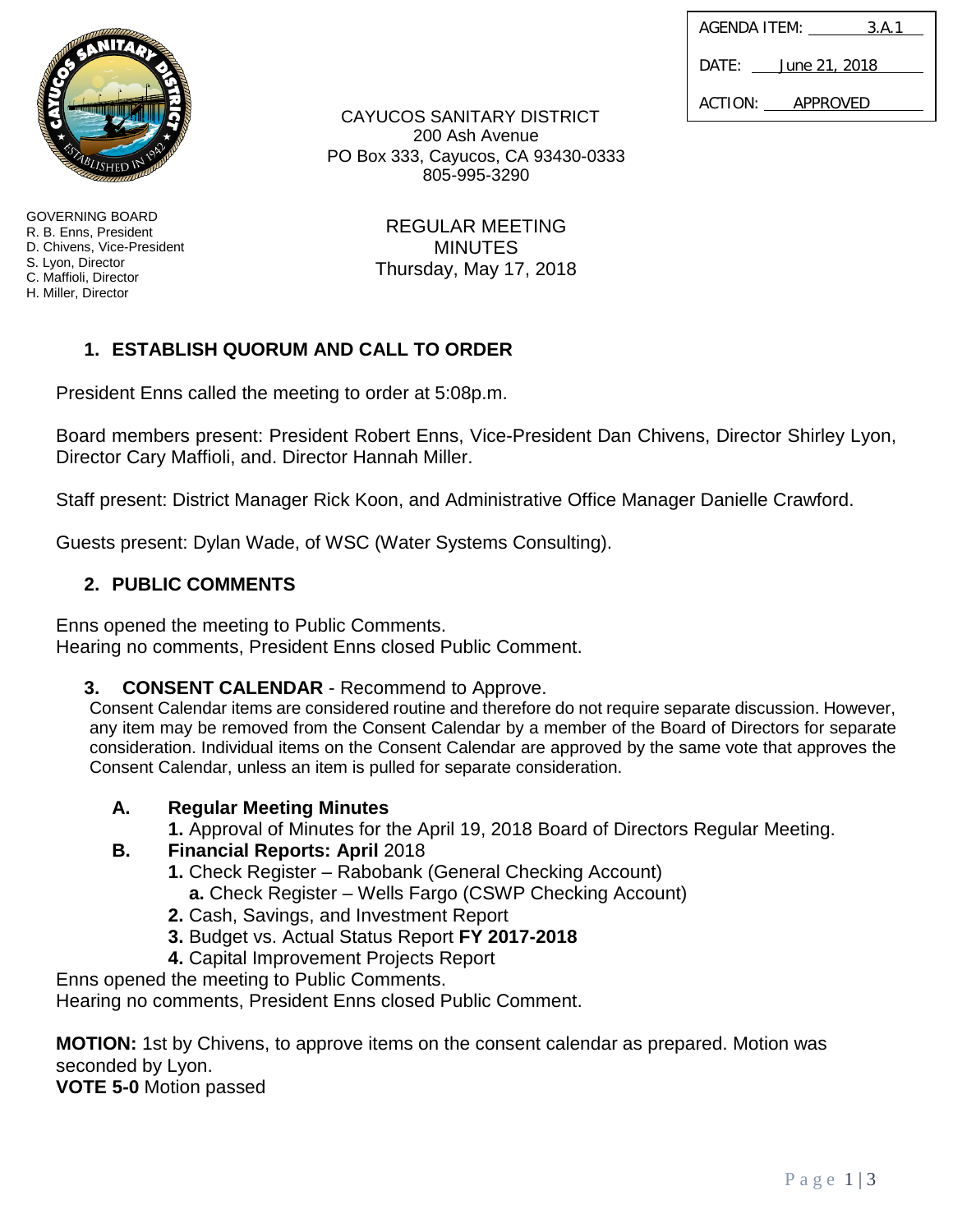## **4. STAFF COMMUNICATIONS AND INFORMATION ITEMS:** (NO ACTION REQUIRED)

- **A.** District Manager's Report April 2018
- **B.** Monthly Customer Satisfaction Survey Submissions **None**
- **C.** Will Serves New

# **Crowley, APN 064-449-008, 3596 Studio Dr. – SFR Demo/Rebuild** Will Serves – Renewed

 **Rarig, APN 064-043-022, 245 Bakersfield Ave. – SFR New Fichera, APN 064-202-005, 125 Obispo Ave. – SFR New Allen, APN 064-211-041, 2733 Richard Ave. – SFR New** Will Serves – Finaled **None** Will Serves – Continue to Serve (No Will Serve Required) **None**

Manager Koon's report was accepted as presented. He briefly updated the Board on Administrative items, O&M activities, and Capital Projects for the month of May. Koon said that staff was gearing up for the preliminary FY 2017/18 audit visit occurring this month. He also mentioned that staff has put together the figures for the FY 2018/19 draft budget and is now ready for their review. Koon asked the budget committee, Director Lyon and Director Miller what dates they would be available for a committee meeting.

After some discussion, it was agreed that Thursday, May 24, 2018 at 3:30pm would work for the Budget Committee meeting.

Items 4A, B, and, C were received and accepted.

Enns opened the meeting to Public Comments. Hearing no comments, President Enns closed Public Comment.

#### **5. CONSIDERATION TO ADOPT CAYUCOS SANITARY DISTRICT RESOLUTION 2018-2 REQUESTING CONSOLIDATION OF ITS BIENNIAL ELECTION WITH THE NOVEMBER 6, 2018 GENERAL ELECTION.**

Enns opened the meeting to Public Comments. Hearing no comments, President Enns closed Public Comment.

**MOTION:** 1st by Maffioli, to adopt Resolution 2018-2 requesting consolidation of its Biennial Election with the November 6, 2018 General Election. The motion was seconded by Miller. **ROLLCALL VOTE:** Maffioli-yes, Miller-yes, Chivens-yes, Lyon-yes, Enns-yes. **VOTE 5-0** Motion passed.

## **6. DISCUSSION AND CONSIDERATION OF COMMENT LETTER TO CITY OF MORRO BAY REGARDING DRAFT ENVIRONMENTAL IMPACT REPORT FOR WATER RECLAMATION FACILITY.**

Enns opened the meeting to Public Comments. Hearing no comments, President Enns closed Public Comment.